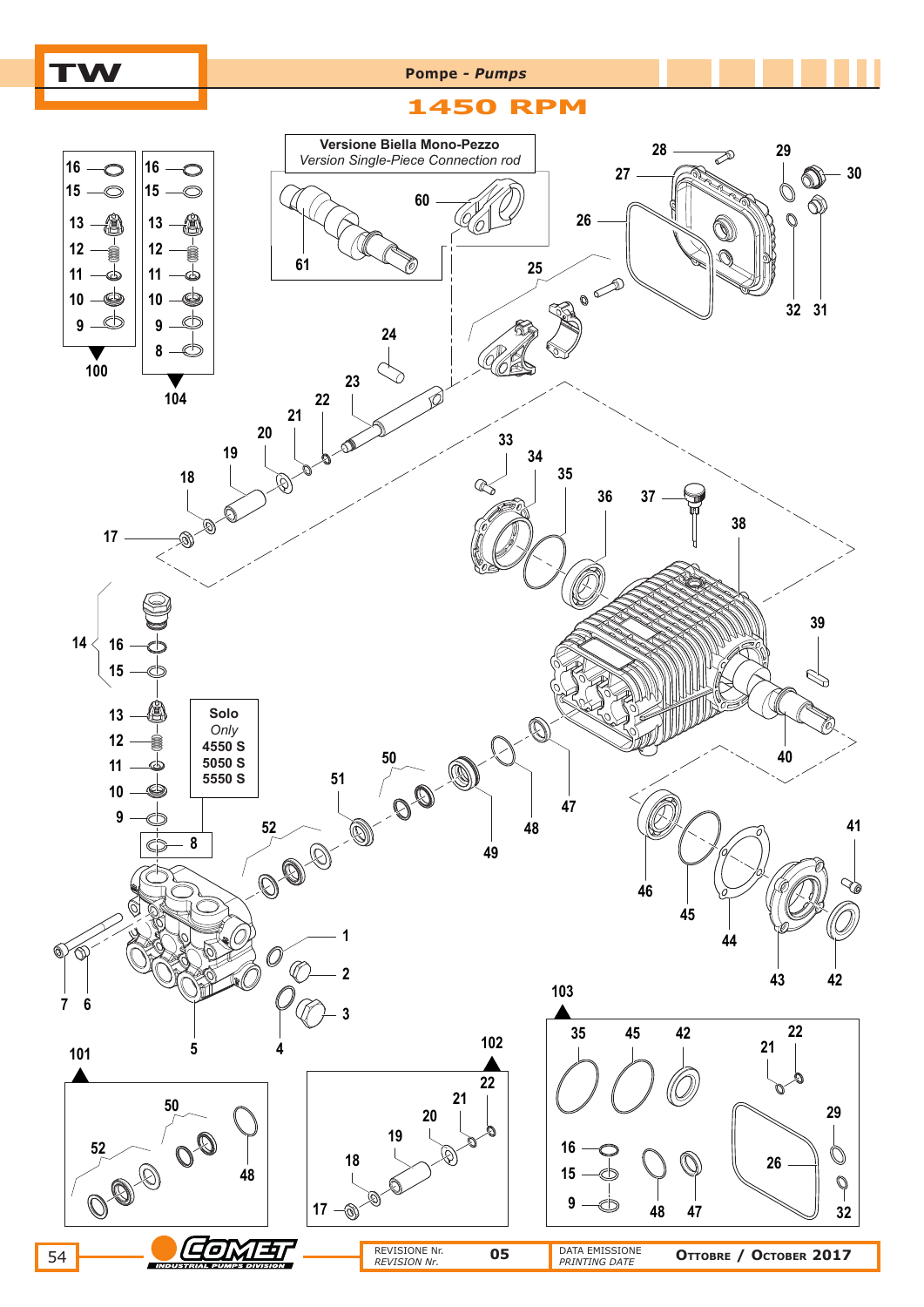

**TW Pompe** *- Pumps* 

## **1450 RPM**

| $N^{\circ}$    | Cod.                | <b>Descrizione</b>                                 | <b>Description</b>                    | <b>Note</b>                | Q.ty              | <b>Model</b>                           | $N^{\circ}$ | Cod.                                             | <b>Descrizione</b>                                              | <b>Description</b>                        | <b>Note</b>          | Q.ty                            | <b>Model</b>                           |
|----------------|---------------------|----------------------------------------------------|---------------------------------------|----------------------------|-------------------|----------------------------------------|-------------|--------------------------------------------------|-----------------------------------------------------------------|-------------------------------------------|----------------------|---------------------------------|----------------------------------------|
| $\mathbf{1}$   | 2811 0084 Rondella  |                                                    | Washer                                | Ø17x22x1,5                 | 1                 | 4050 S - 4550 S                        |             |                                                  | 15   1210 0021 Guarnizione OR                                   | O-Ring                                    | Ø2,62x15,54          | 6                               | 4050 S - 4550 S                        |
|                | 2811 0086 Rondella  |                                                    | Washer                                | Allum<br>021,2x27x1,5      | $\mathbf{1}$      | 5050 S - 5550 S<br>7036 S - 8030 S     |             |                                                  | 1210 0671 Guarnizione OR                                        | $O-Ring$                                  | Ø2,62x18,72          | 6                               | 5050 S - 5550 S<br>8044 S              |
|                |                     |                                                    |                                       |                            |                   | 8036 S - 8040 S                        |             |                                                  | 1210 0048 Guarnizione OR                                        | O-Ring                                    | Ø2,62x20,54          | 6                               | 7036 S - 8030 S                        |
|                |                     |                                                    |                                       |                            |                   | 8044 S - 10025 S                       |             |                                                  |                                                                 |                                           |                      |                                 | 8036 S - 8040 S                        |
|                |                     |                                                    |                                       |                            |                   | 11025 S - 13022 S<br>14022 S           |             |                                                  |                                                                 |                                           |                      |                                 | 10025 S - 11025 S<br>13022 S - 14022 S |
| $\overline{2}$ | 3200 0007 Tappo     |                                                    | Plug                                  | G3/8''                     | $\mathbf{1}$      | 4050 S - 4550 S                        |             | 16 0009 0289 Anello BK                           |                                                                 | Anti-Extr. Ring                           |                      | 6                               | 4050 S - 4550 S                        |
|                | 3202 0015 Tappo     |                                                    |                                       | GI/2"                      |                   | 5050 S - 5550 S<br>7036 S - 8030 S     |             |                                                  |                                                                 |                                           |                      |                                 | 5050 S - 5550 S                        |
|                |                     |                                                    | Plug                                  |                            | $\mathbf{1}$      | 8036 S - 8040 S                        |             | 0009 0290 Anello BK                              |                                                                 | Anti-Extr. Ring                           |                      | 6                               | 7036 S - 8030 S<br>8036 S - 8040 S     |
|                |                     |                                                    |                                       |                            |                   | 8044 S - 10025 S                       |             |                                                  |                                                                 |                                           |                      |                                 | 8044 S - 10025 S                       |
|                |                     |                                                    |                                       |                            |                   | 11025 S - 13022 S<br>14022 S           |             |                                                  |                                                                 |                                           |                      |                                 | 11025 S - 13022 S<br>14022 S           |
| 3              | 3202 0015 Tappo     |                                                    | Plug                                  | GI/2"                      | 1                 | 4050 S - 4550 S                        |             |                                                  | 17 0600 0054 Dado Speciale                                      | <b>Special Bolt</b>                       |                      | $\overline{3}$                  | 4050 S - 4550 S                        |
|                |                     |                                                    |                                       |                            |                   | 5050 S - 5550 S<br>7036 S - 8030 S     |             |                                                  |                                                                 |                                           |                      |                                 | $5050 S - 5550 S$                      |
|                | 3202 0115 Tappo     |                                                    | Plug                                  | G3/4"                      | $\mathbf{1}$      | 8036 S - 8040 S                        |             |                                                  | 0600 0062 Dado Speciale                                         | Special Bolt                              |                      | 3                               | 7036 S - 8030 S<br>8036 S - 8040 S     |
|                |                     |                                                    |                                       |                            |                   | 8044 S - 10025 S                       |             |                                                  |                                                                 |                                           |                      |                                 | 8044 S - 10025 S                       |
|                |                     |                                                    |                                       |                            |                   | 11025 S - 13022 S<br>14022 S           |             |                                                  |                                                                 |                                           |                      |                                 | 11025 S - 13022 S<br>14022 S           |
| 4              | 2811 0086 Rondella  |                                                    | Washer                                | 021,2x27x1,5 1             |                   | 4050 S - 4550 S                        |             | 18 2811 0082 Rondella                            |                                                                 | Washer                                    | Ø8,4x16x1,5          | $\overline{3}$                  | 4050 S - 4550 S                        |
|                | 2811 0079 Rondella  |                                                    | Washer                                | Q27,7x32,5x1,5             | $\overline{1}$    | 5050 S - 5550 S<br>7036 S - 8030 S     |             |                                                  |                                                                 | Washer                                    |                      |                                 | $5050 S - 5550 S$                      |
|                |                     |                                                    |                                       |                            |                   | 8036 S - 8040 S                        |             | 2811 0123 Rondella                               |                                                                 |                                           | Ø12x20x1,5           | 3                               | 7036 S - 8030 S<br>8036 S - 8040 S     |
|                |                     |                                                    |                                       |                            |                   | 8044 S - 10025 S                       |             |                                                  |                                                                 |                                           |                      |                                 | 8044 S - 10025 S                       |
|                |                     |                                                    |                                       |                            |                   | 11025 S - 13022 S<br>14022 S           |             |                                                  |                                                                 |                                           |                      |                                 | 11025 S - 13022 S<br>14022 S           |
| 5              |                     | 3218 0345 Testata Pompa                            | Pump Manifold                         | 018                        | 1                 | 4050 S - 4550 S                        |             |                                                  | 19 0202 0042 Bussola Ceramica                                   | <b>Ceramic Bushing</b>                    | Ø18                  | $\overline{3}$                  | 4050 S - 4550 S                        |
|                |                     | 3218 0346 Testata Pompa                            | Pump Manifold                         | $\sqrt{022}$               | $\mathbf{1}$      | 5050 S - 5550 S<br>7036 S - 8030 S     |             |                                                  | 0202 0043 Bussola Ceramica                                      |                                           | 022                  | 3                               | 5050 S - 5550 S<br>7036 S - 8030 S     |
|                |                     |                                                    |                                       |                            |                   | 8036 S - 8040 S                        |             |                                                  |                                                                 | Ceramic Bushing                           |                      |                                 | 8036 S - 8040 S                        |
|                |                     |                                                    |                                       |                            |                   | 8044 S                                 |             |                                                  |                                                                 |                                           |                      |                                 | 8044 S                                 |
|                |                     | 3218 0343 Testata Pompa<br>3218 0514 Testata Pompa | Pump Manifold<br><b>Pump Manifold</b> | Ø25<br>$\overline{\omega}$ | 1<br>$\mathbf{1}$ | 10025 S - 11025 S<br>13022 S - 14022 S |             |                                                  | 0202 0044 Bussola Ceramica<br>0202 0150 Bussola Ceramica        | <b>Ceramic Bushing</b><br>Ceramic Bushing | Ø25<br>Ø28           | $\overline{3}$<br>3             | 10025 S - 11025 S<br>13022 S - 14022 S |
| 6              | 3200 0004 Tappo     |                                                    | Plug                                  | G1/4''                     | $\mathbf{1}$      |                                        |             | 20 2812 0094 Rondella                            |                                                                 | Washer                                    |                      | 3                               | 4050 S - 4550 S                        |
|                | 3609 0179 Vite      |                                                    | <b>Screw</b>                          | M10x100                    | 8                 |                                        |             |                                                  |                                                                 |                                           |                      |                                 | 5050 S - 5550 S                        |
| 8              | 0009 0299 Anello BK |                                                    | Anti-Extr. Ring                       |                            | 6                 | Solo / Only<br>4550 S - 4550 S         |             | 2812 0083 Rondella                               |                                                                 | Washer                                    |                      | 3                               | 7036 S - 8030 S<br>8036 S - 8040 S     |
|                |                     |                                                    |                                       |                            |                   | 5050 S - 5550 S                        |             |                                                  |                                                                 |                                           |                      |                                 | 8044 S - 10025 S                       |
| 9              |                     | 1210 0153 Guarnizione OR                           | O-Ring                                | Ø2,62x15,08                | 6                 | 4050 S - 4550 S<br>5050 S - 5550 S     |             |                                                  |                                                                 |                                           |                      |                                 | 11025 S - 13022 S<br>14022 S           |
|                |                     | 1210 0048 Guarnizione OR                           | O-Ring                                | Ø2,62x20,54                | 6                 | 7036 S - 8030 S                        |             |                                                  | 21 1210 0727 Guarnizione OR                                     | $O$ -Ring                                 | Ø1,78x7,66           | $\overline{3}$                  | 4050 S - 4550 S                        |
|                |                     |                                                    |                                       |                            |                   | 8036 S - 8040 S<br>8044 S - 10025 S    |             |                                                  | 1210 0170 Guarnizione OR                                        | O-Ring                                    | Ø1,78x10,82          | 3                               | 5050 S - 5550 S<br>7036 S - 8030 S     |
|                |                     |                                                    |                                       |                            |                   | 11025 S - 13022 S                      |             |                                                  |                                                                 |                                           |                      |                                 | 8036 S - 8040 S                        |
| 10             |                     | 3009 0144 Sede Valvola                             | <b>Suction/Delivery Valve</b>         |                            | 6                 | 14022 S<br>4050 S - 4550 S             |             |                                                  |                                                                 |                                           |                      |                                 | 8044 S - 10025 S<br>11025 S - 13022 S  |
|                |                     | Aspirazione/Mandata                                | Seat                                  |                            |                   | 5050 S - 5550 S                        |             |                                                  |                                                                 |                                           |                      |                                 | 14022 S                                |
|                |                     | 3009 0145 Sede Valvola                             | Suction/Delivery Valve                |                            | 6                 | 7036 S - 8030 S                        |             | 22 0009 0170 Anello BK                           |                                                                 | Anti-Extr. Ring                           |                      | $\overline{3}$                  | 4050 S - 4550 S                        |
|                |                     | Aspirazione/Mandata                                | Seat                                  |                            |                   | 8036 S - 8040 S<br>8044 S - 10025 S    |             | 0009 0225 Anello BK                              |                                                                 | Anti-Extr. Ring                           |                      | 3                               | 5050 S - 5550 S<br>7036 S - 8030 S     |
|                |                     |                                                    |                                       |                            |                   | 11025 S - 13022 S                      |             |                                                  |                                                                 |                                           |                      |                                 | 8036 S - 8040 S                        |
| 11             |                     | 3604 0017 Valvola Aspirazione/                     | Suction/Delivery Valve                |                            | 6                 | 14022 S<br>4050 S - 4550 S             |             |                                                  |                                                                 |                                           |                      |                                 | 8044 S - 10025 S<br>11025 S - 13022 S  |
|                |                     | Mandata                                            |                                       |                            |                   | 5050 S - 5550 S                        |             |                                                  |                                                                 |                                           |                      |                                 | 14022 S                                |
|                |                     | 3604 0032 Valvola Aspirazione/                     | Suction/Delivery Valve                |                            | 6                 | 7036 S - 8030 S                        |             |                                                  | 23 2409 0109 Pistone Guida                                      | Piston                                    |                      | $\overline{3}$                  | 4050 S - 4550 S<br>5050 S - 5550 S     |
|                |                     | Mandata                                            |                                       |                            |                   | 8036 S - 8040 S<br>8044 S - 10025 S    |             |                                                  | 2409 0111 Pistone Guida                                         | Piston                                    |                      | 3                               | 7036 S - 8030 S                        |
|                |                     |                                                    |                                       |                            |                   | 11025 S - 13022 S                      |             |                                                  |                                                                 |                                           |                      |                                 | 8036 S - 8040 S                        |
|                |                     | 12 1802 0177 Molla Valvola                         | Suction/Delivery Valve                |                            | 6                 | 14022 S<br>4050 S - 4550 S             |             |                                                  |                                                                 |                                           |                      |                                 | 8044 S - 10025 S<br>11025 S - 13022 S  |
|                |                     | Aspirazione/Mandata                                | <b>Spring</b>                         |                            |                   | 5050 S - 5550 S                        |             |                                                  |                                                                 |                                           |                      |                                 | 14022 S                                |
|                |                     | 1802 0244 Molla Valvola                            | Suction/Delivery Valve                |                            | 6                 | 7036 S - 8030 S<br>8036 S - 8040 S     |             | 24 3011 0026 Spinotto<br>25 0205 0080 Kit Biella |                                                                 | Gudgeon Pin<br>Connecting Rod Kit         | Ø14x36               | 3<br>3                          |                                        |
|                |                     | Aspirazione/Mandata                                | Spring                                |                            |                   | 8044 S - 10025 S                       |             |                                                  | 26 1210 0349 Guarnizione OR                                     | O-Ring                                    | Ø3,53x142,5          | $\mathbf{1}$                    |                                        |
|                |                     |                                                    |                                       |                            |                   | 11025 S - 13022 S                      |             |                                                  | 27 0402 0269 Coperchio Carter                                   | Cover                                     |                      | $\mathbf{1}$                    |                                        |
|                |                     | 13 1205 0043 Gabbia Valvola                        | Suction/Delivery Valve                |                            | $6\overline{6}$   | 14022 S<br>4050 S - 4550 S             |             | 28 3609 0032 Vite                                | 29   1210 0048 Guarnizione OR                                   | Screw<br>O-Ring                           | M6x20<br>Ø2,62x20,24 | $6\phantom{.}6$<br>$\mathbf{1}$ |                                        |
|                |                     | Aspirazione/Mandata                                | Cage                                  |                            |                   | 5050 S - 5550 S                        |             | 30 3201 0027 Tappo                               |                                                                 | Plug                                      | G1/2"                | $\mathbf{1}$                    |                                        |
|                |                     | 1205 0038 Gabbia Valvola                           | Suction/Delivery Valve                |                            | 6                 | 7036 S - 8030 S                        |             | 31 3200 0007 Tappo                               |                                                                 | Plug                                      | G3/8''               | $\mathbf{1}$                    |                                        |
|                |                     | Aspirazione/Mandata                                | Cage                                  |                            |                   | 8036 S - 8040 S<br>8044 S - 10025 S    |             | 33 3609 0157 Vite                                | 32 1210 0441 Guarnizione OR                                     | $O-Ring$<br>Screw                         | Ø2x14<br>M8x18       | $\mathbf{1}$<br>$\overline{4}$  |                                        |
|                |                     |                                                    |                                       |                            |                   | 11025 S - 13022 S                      |             | 34 1009 0196 Flangia                             |                                                                 | Flange                                    |                      | $\mathbf{1}$                    |                                        |
|                |                     | 14 3202 0316 Kit Tappo + OR e                      | Valve Plug Kit + OR                   | >250 bar -                 | 6                 | 14022 S<br>4050 S - 4550 S             |             |                                                  | 35 1210 0448 Guarnizione OR                                     | O-Ring                                    | Ø2x70                | $\mathbf{1}$                    |                                        |
|                |                     | Anello                                             | and Ring                              | 3600psi                    |                   | 5050 S - 5550 S                        |             |                                                  | 36 0440 0028 Cuscinetto Rulli Conici<br>37 3200 0075 Tappo Olio | <b>Roller Bearing</b><br>Oil Dipstick     | Ø30x62x25            | $\mathbf{1}$<br>$\mathbf{1}$    |                                        |
|                |                     | 3202 0446 Kit Tappo + OR e<br>Anello               | Valve Plug Kit + OR<br>and Ring       |                            | 6                 | 8044 S                                 |             |                                                  | 38 0403 0155 Carter Pompa                                       | <b>Pump Crankcase</b>                     |                      | $\mathbf{1}$                    |                                        |
|                |                     | 3202 0317 Kit Tappo + OR e                         | Valve Plug Kit + OR                   | <250 bar -                 | 6                 | 7036 S - 8030 S                        |             | 39   1602 0055   Linguetta                       |                                                                 | Key                                       | 8x7x35               | $\mathbf{1}$                    |                                        |
|                |                     | Anello                                             | and Ring                              | 3600psi                    |                   | 8036 S - 8040 S                        |             | 1602 0073 Linguetta                              |                                                                 | Key                                       | 8x7x63               | $\mathbf{1}$                    | Solo / Only<br>8040 S                  |
|                |                     |                                                    |                                       |                            |                   | 10025 S - 11025 S<br>13022 S - 14022 S |             |                                                  |                                                                 |                                           |                      |                                 |                                        |
|                |                     |                                                    |                                       |                            |                   |                                        |             |                                                  |                                                                 |                                           |                      |                                 |                                        |

REVISIONE Nr.

*REVISIONE* DATA EMISSIONE

**Оттовке / Остовек 2017**